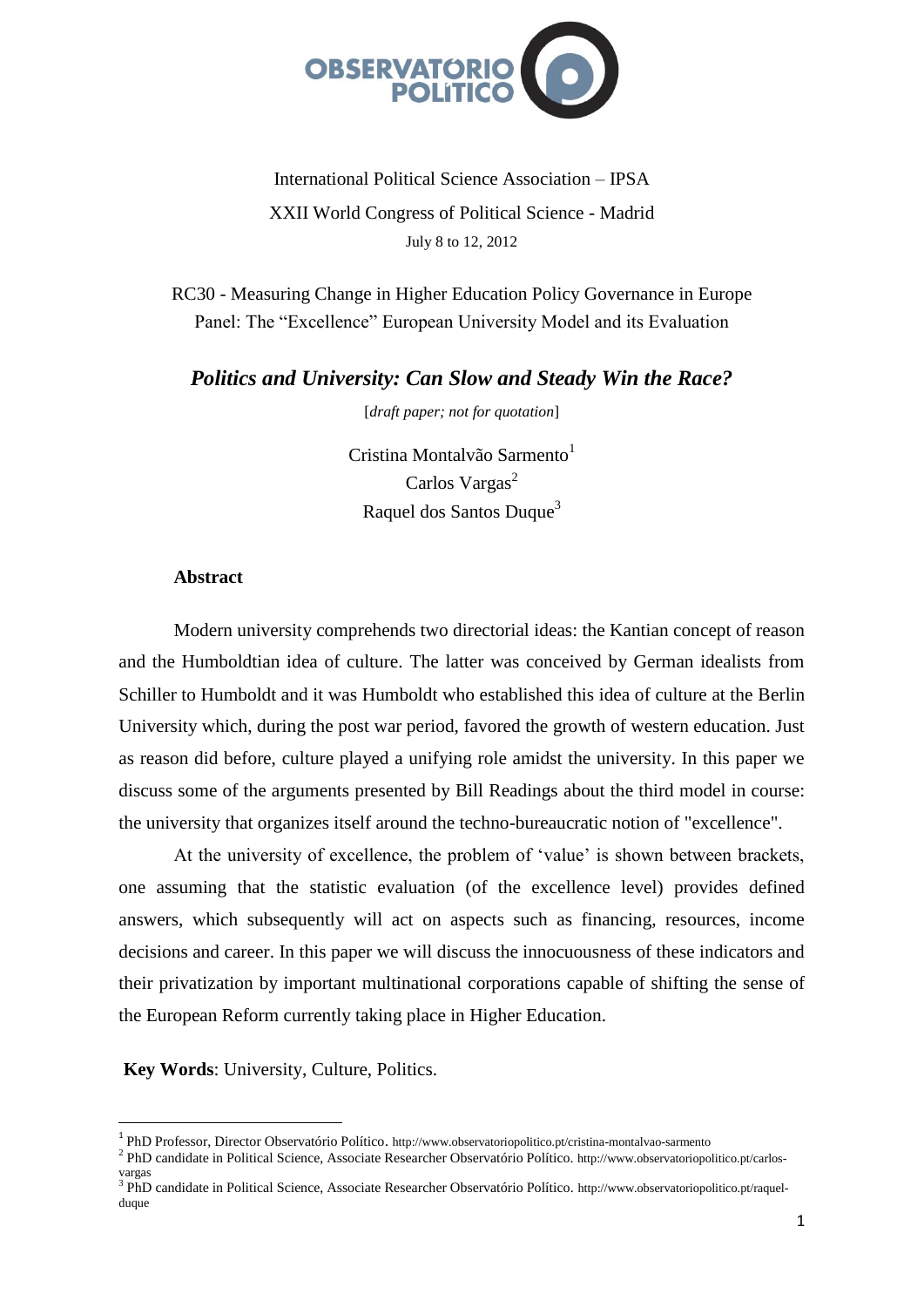

Any self-respecting academic, and particularly those dealing with politics, has accompanied the abundant debate founded in the multiple reactions provoked by the socalled *European University Reform of Bologna*, and the consequent changes and bankruptcy of the liberal education project. Simultaneously teaching has been underestimated in comparison to research. Mourning, criticisms, analyses, either positive or negative, paraphrase the general uncertainty regarding the role of the university and the own nature of patterns from which it may be evaluated as an institution.

Everyone who has ever spent some time in a university knows that this institution is not a model community, since few communities manage to be pettier than the group of teachers of a university. However, the university is supposedly the potential model for a free and rational discussion. Even though the professorship has proletarianised itself as one, facing the rise of the number of short-term contracts and the generalized contractual insecurity of those who have just begun, the main problem seems to lie on the uncertainty of the knowledge produced by the university. The place that the university holds in our society has ceased to be clear, and the intellectuals cannot afford to ignore the change occurring in the institutional structure of the university.

In this paper we bring to public the main arguments taken from a reference work in this area about the question of the underway structural change of the university which emerged in the American debate and that has preceded the European. In the mid 90's of the last century, Bill Readings, in "The University in Ruins", a work published two years after his decease and which made him famous, chooses like every single one of us, as a starting point, the two models traditionally associated with a certain western notion of university.

Modern university comprehends two organizational ideas: the Kantian concept of reason and the Humboldtian idea of culture. The latter was conceived by German idealists from Schiller to Humboldt and it was Humboldt who established this idea of culture at the Berlin University which, during the post-war period, favored the growth of western education. Just as reason did before, culture played a unifying role amidst the university. We discuss the innovative arguments presented by Bill Readings (Readings, 1996) about the third model in course: the university that organizes itself around the techno-bureaucratic notion of "excellence".

This earns descriptive forums of model and paradigm when UNESCO publishes the work "The University as an Institution Today" by Alfonso Borrero Cabral, in which the author clarifies the lines of structural change. The university focuses itself on the figure of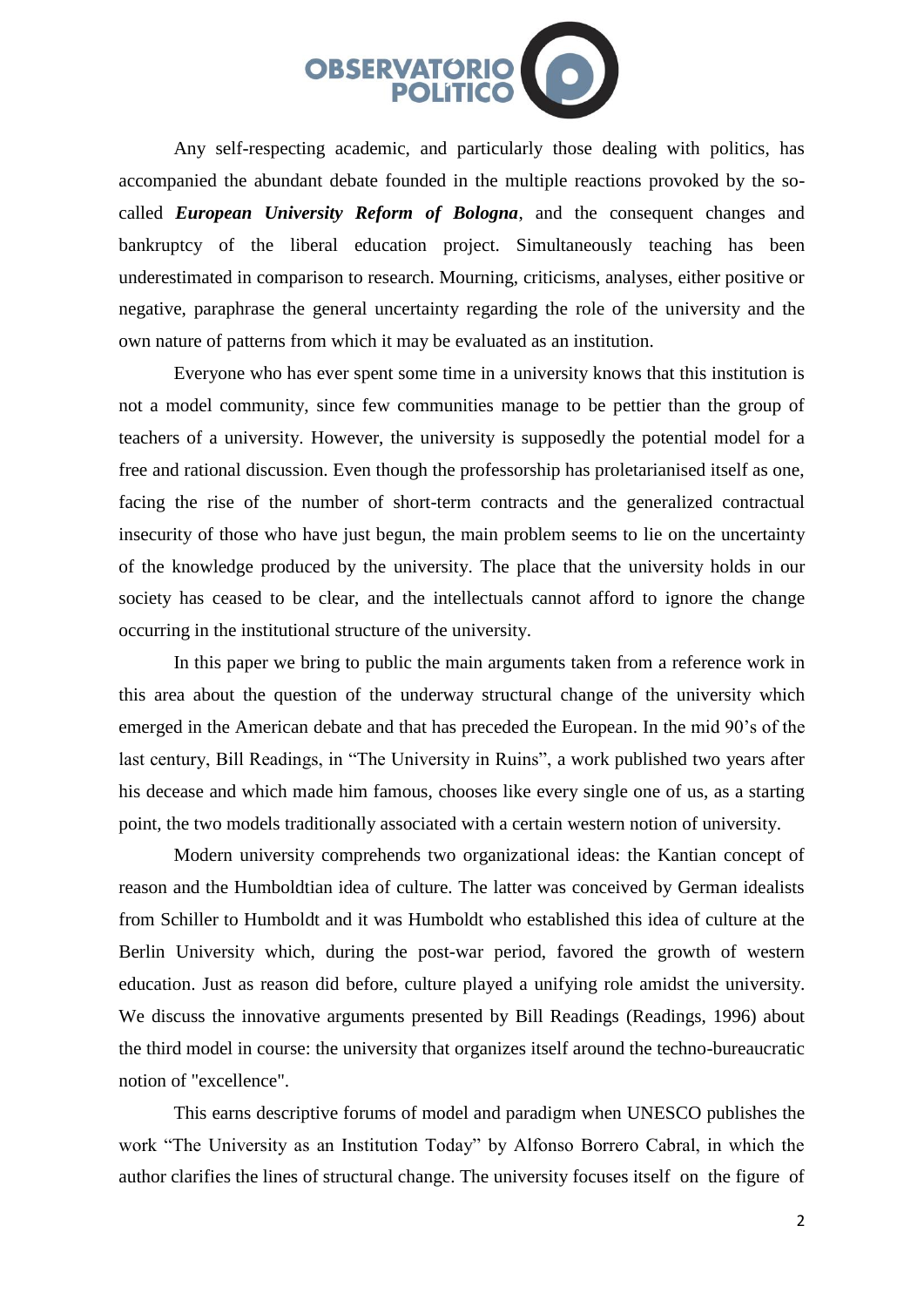

the administrator - and not on the figure of the teacher - as the main figure and establishes the tasks of the university in the domain of a generalized logic of «accountability» in which the university should thrive for excellence in each aspect of its operation. The main figure of the university is no longer the teacher who teaches classes and researches simultaneously but the administrator of the university to whom the teachers must report.

When looking for an explanation to this change, Readings defends that the notion of culture as legitimizing of the modern university is no longer useful, which applies not only to humanities but also to natural sciences, even though it is in the humanities that the delegitimization of culture is directly understood as a threat. The university – he claims – no longer participates in the historical process to mankind that it was once legacy by the enlightenment: the historical project of culture. Such change happened due to the removal of the university, as an institution, from the Nation-State.

The current transformation of the university would be, above all, determined by the downfall of the national cultural mission which has until now been its reason to exist. The relative downfall of the Nation-State which accompanies the economic globalization process as the main reproductive instance of capital worldwide has as a direct consequence the transformation of the university into a bureaucratic company connected with governmental and inter-governmental cells or working independently as an analogy with a transnational company. The speech of «excellence» replaces the ideology of (national) culture in different institutions and countries.

The new interest in attaining excellence indicates a change in the role of the university. The idea of national culture is no longer able to offer a comprehensive ideological guidance to what currently happens in the university and, as a result, what one teaches and produces as knowledge matters each day a little bit less. What is taught or researched matter even less than the fact that it is taught or researched with «excellence». This domain of «excellence» does not carry along a political or cultural guidance, since it is not determined by having a direct relation with a recognized instance of political power. The university looses the role of being an ideological instrument of the State, just like Althusser stated, and is now a relatively independent bureaucratic instrument.

The university becomes analogous to a series of different institutions – for example, institution such as national airline companies – which face massive reductions on its financing from States (which are every day weaker) that no longer consider them to be privileged factor of investment by the popular, will.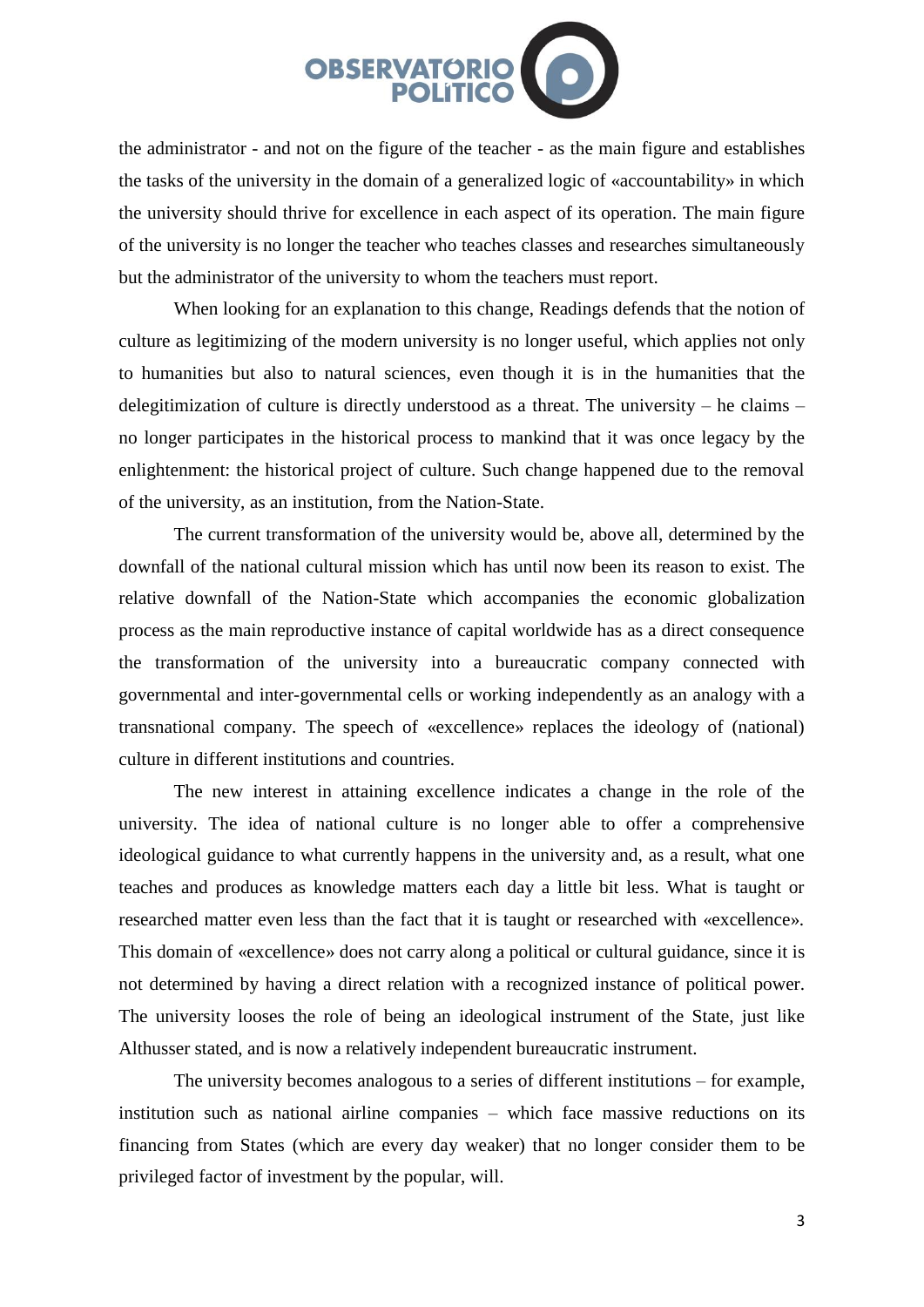

The «excellence» as a university's motto develops itself within the university, as an idea in which the university focuses and through which becomes understandable to the outside world. As a rhetorical weapon with the greatest odds of achieving overall approval, «excellence» is a concept that the majority of us may agree upon, because it's not an ideology, in the sense that it does not have an external referent neither an internal content. It is possible to urge everyone to fight for excellence since the applicability of the concept is directly connected with its emptiness. Hence, for example, in any application, when one states that the «excellence of the proposed investigation is the main criteria applied in the evaluation process», means that the used criteria will not be revealed, because «excellence» is not set out to be an evaluation pattern but it is a descriptive pattern whose meaning defines itself by being related with something else. In this way the arbitrariness emerges from the importance attributed to different factors and to the dubious character of the different quantitative indicators of quality, therefore neglecting a series of essential questions about the «quality» of education which are, essentially, philosophical and incapable to grant a cognitive certainty or definite answers.

The logic that requires clear measures to determine the performance of a certain university leads us into a path in which any substantive doubt be seen as a resistance to the public accountability and lies in the fundamental idea is that there is an unique pattern, a level of «excellence», in the light of which all universities may be evaluated. From now on the question of the university will focus itself mainly on the question of the relation price/quality, placed at students seen as consumers and not as someone who wants to think. In this sense, excellence is supposed to enable a comprehensive accounting and connecting the university to a similar network of bureaucratic institutions.

The university proposes to be a constant process of self-evaluation, on the basis of criteria that allows us to evaluate the «quality, excellence, efficiency and relevance». If all these concepts are withdrawn from the economical jargon and if they embody themselves in an accounting lexicon, we get an idea of a consequence in which the social responsibility of the university turns into a matter of service provided in exchange of payment.

If Humboldt placed the university as a merger between the process and the product which not only produced knowledge of culture (in research) but also instilled the culture as a process of learning (in teaching), today the university as a place of «development of human resources», not only creates job places (through research) but also offers professional formation (through teaching). In the same way, if the functions of the dean of a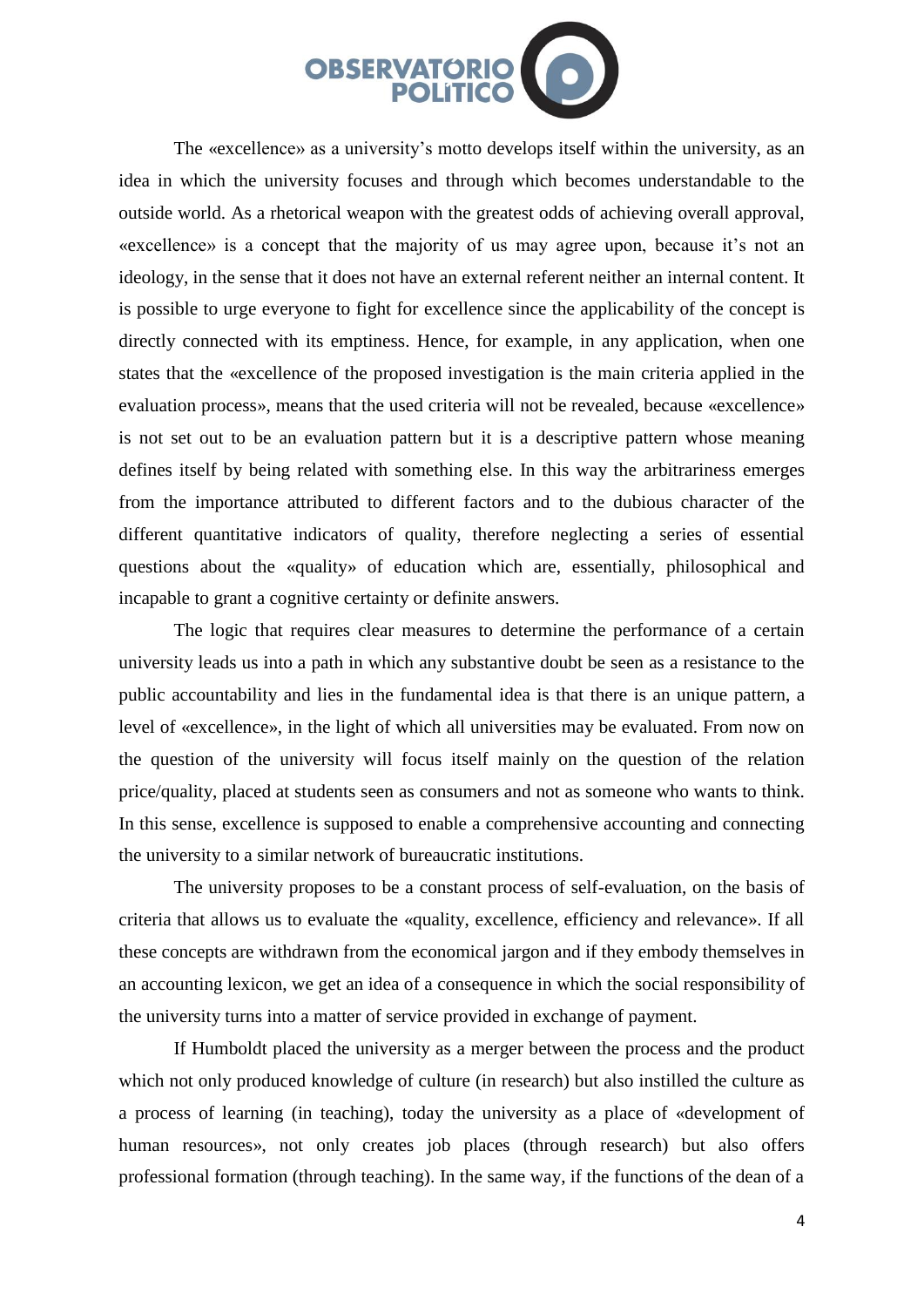

university (in the Kantian university) were purely disciplinary, formulating decision regarding conflicts between faculties, basing himself on reason, in the university founded on culture, the dean would impersonate the pan-disciplinary ideal of a general cultural orientation, turning himself into the figure of the university itself; at the university of excellence however, a dean can only be a simple bureaucratic administrator who moves effortlessly around the auditorium, the sports pavilion or the VIP room. From judge to moderator, from executive to fund-raiser, he no longer expresses his opinion in public or issues judgments of value of any kind.

So, the call to excellence points out the fact that there is no idea of university or it has rather missed the content. As a unit of non-referential value which is completely internal to the system, excellence does not mark more than the moment of self-reflection of technology. To picture the university «after» the era of culture implies making an appeal to the thought, making it imperative that the university responds to the requirement of accountability, refusing at the same time to conduct the debate on their language of accounting whose trade currency is excellence.

The replacement of culture by the speech of excellence constitutes the way how the university has responded to the crisis of 1968. In the face of the criticism from students regarding the claim of the university being a custodian of culture and its increasing dedication to bureaucracy, the university gradually abandoned his dedication to culture. Forced to describe itself as idealistic or bureaucratic-administrative, the university chose the second definition. And the speech of excellence is able to integrate the radicalized speech of the 60's as a proof of excellence of life on campus or as a proof of the student's engagement.

None of this means that one is not able to resist to the speech of excellence. One must think about a different means of resistance. To whom or to what should the teachers, students and institutions report to? In the university of excellence, the problem of 'value' is showed under commas since we assume that the statistical evaluation (of the level of excellence) provides final answers, which then have an effect in financing, resources, wage and career decisions. However, the question of *value* in teaching is a *matter* that *can be opened* with regard to pedagogy, which does not mean nor accept the logic of accounting of bureaucrats, or simply ignore it on behalf of any transcendental value inherent to education.

Eugene Garfield, founder of the Institute for Scientific Information (ISI), now part of Thomson Reuters and also known as the father of the *bibliometrics* which consists of a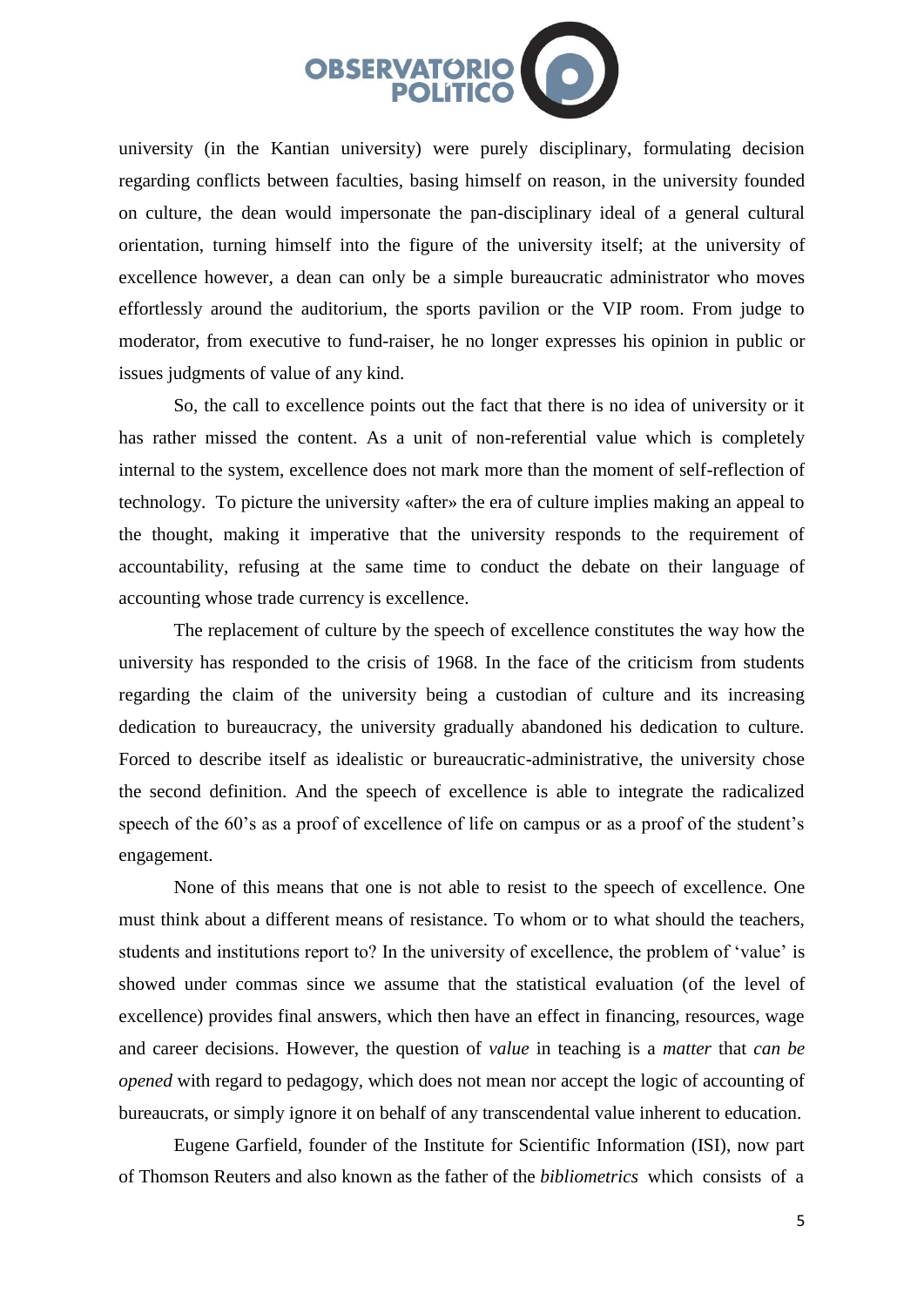

set of methods to quantitatively analyze scientific and technological literature such as citation analysis. He developed the *Impact Factor* that is a measure reflecting the average number of citations to recent articles published in science and social science journals. It is regularly used as a substitute for the relative significance of a journal within its field, with journals with superior impact factors considered to be more important than those with inferior ones. During the past decades, the implementation of these research methods that started to be applied to the natural sciences and are now applied also to the social sciences has led the academic performance to reach the highest levels possible of competitiveness and productivity.

Voices of dissatisfaction began to echo within the academic community as a reaction to the changes operated in the model of evaluation and development of the university which established a new academic order. One of these voices came out from a new movement called *Slow Science*, influenced by two core values of the Slow Food Movement: pleasure and creativity. These have become keystones for the Slow Science movement supporters (Gosselain, 2011). Curiously, and even though Eugene Garfield has advanced this quantitative and innovative analysis, he has also inaugurated the Slow Science Movement by publishing in The Scientist Magazine, in 1990, the article "Fast Science vs. Slow Science, Or Slow and Steady Win the Race"(Garfield, 1990).

The paradigm has been built on a framework based on statistic tools to manage the academic and scientific careers. Despite the positive remarks about this sort of classification as being a good development of the academic standards and an upholder of the diversity of European scientific cultures, it has increased nevertheless levels of pressure over the researchers and reinforced the hegemonic position of certain universities. Moreover, the pressure exerted by the public opinion on the researchers through the funding policies and expecting for immediate results has become a reality. Garfield points out to the actual inequity between the types of «curiosity driven» research and «objective driven» research. He believes that all kind of research has its share of uncertainty and requires considerable time to achieve significant results. This has become the reason for the development of a project named «Slow Science Academy», in Berlin in 2010. The founders of this project launched a manifesto arguing that they do not question the current functioning of science (which they all make part), but they refuse to reduce it to quantitative characteristics and deadlines demands which opposes the need of time to understand the information and make progress (Slow Science Manifesto, 2010).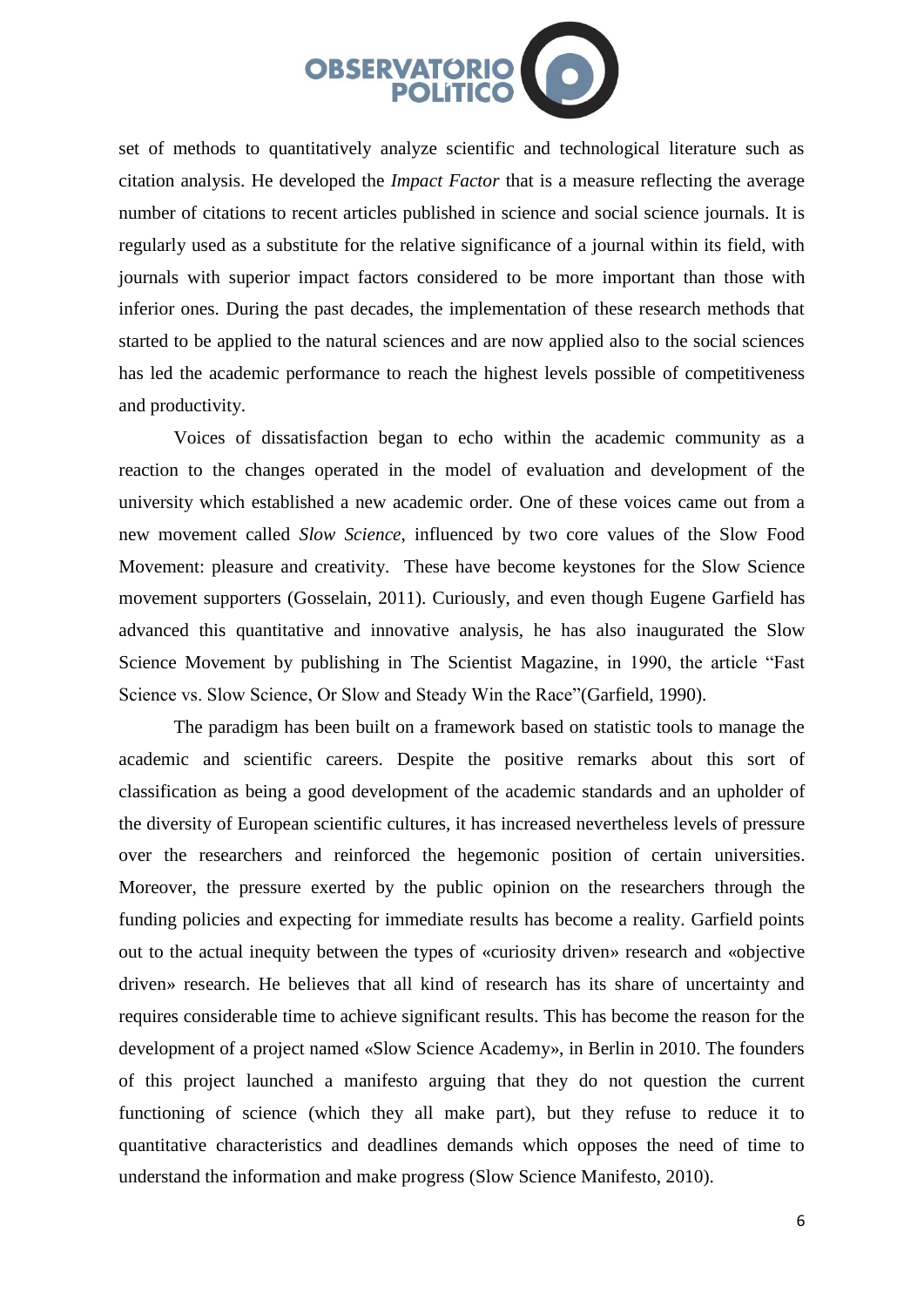

To move away from the current model the supporters of the Slow Science provided two sorts of answers: one that recommends specific improvements, to rethink the type of research evaluation. Another that puts forward the idea that in order to avoid the volatility of funding policies it is important to better inform the public of the condition of research. In sum, the *Slow Science Movement* pretends to transform the values that underpin our perspectives about research and attitudes adopted in the academic work. Such an attitude is not conducive to the race to the ranking or the academic career. Instead, it brings a reward far more important: the opportunity to take pleasure and pride in work.

Another reaction to the notion of «excellence» dates from January 2012 when Annick Stevens, a Belgian professor of philosophy, made public her resignation letter and pointed out the reasons of her disenchantment with the university of the  $21<sup>st</sup>$  century (Stevens, 2012). In her view, this paradigm accentuates the pressure to guarantee fellowships and grants, big research teams and good positions in international rankings. The letter triggered a wave of solidarity animating an international movement as well as debates which culminated in a *Manifesto for universities that live up to their missions* (Univendat Manifesto, 2012) that represents a critique on this new model of university and has been signed by nearly 3.000 people to date.

The Manifesto claims that "traditionally, publicly subsidized universities ought to fulfill three missions – teaching, research, and service to the community – as defined by their objectives and their mutual implication". Different purposes underlie these missions including the preservation of knowledge by "producing new knowledge and passing on both old and new knowledge to as many students as possible along with the questions they have prompted"; to capacitate students in "research methodologies, in critical analysis of the social consequences of scientific issues, practices and findings, in the development of free thinking, avoiding any form of dogma, with the common good as an objective as well as the acquisition of competence for a responsible professional activity"; and "contributing to the reflection of social systems on themselves" (Univendat Manifesto, 2012).

They assume on the manifest, that contemporary approaches of governance in modern universities confront the stated above definition of the essence of the university. Their basic axes of management are efficiency, profitability and competitiveness. The new concept of university turns the institution into a vehicle of maximum production in a record time, which aims to educate competitive scientists and professionals who are able to face the market's particularities – the universities will be scrutinized in order to understand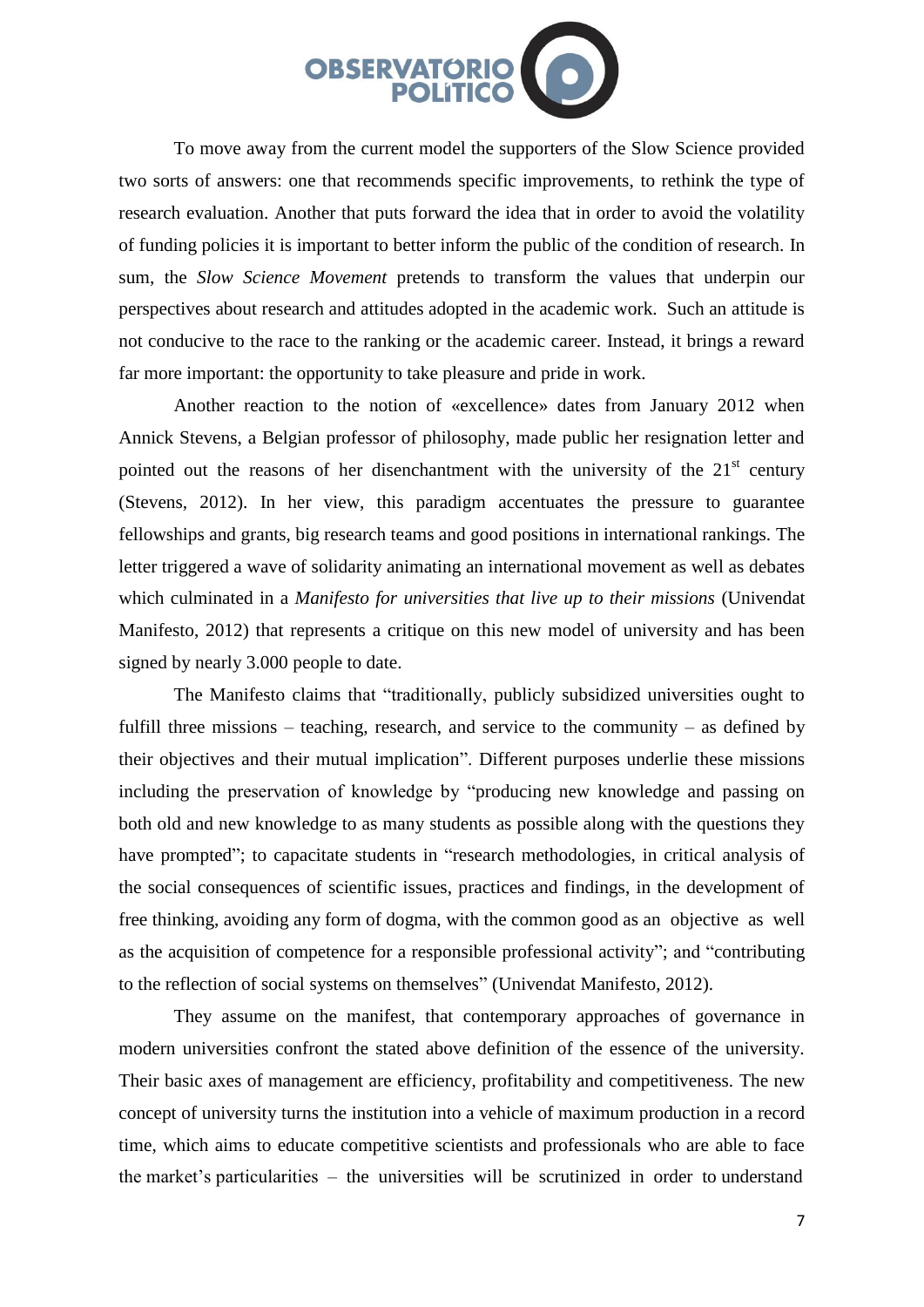

whether they are contributing both to the "improvement" of humanity by educating professionals who are able to produce and promote economic growth and develop technical breakthroughs, and to create a "critical mass" of academics. For that reason, it has become common to universities to be the subject of the recurrent international assessments and audits whose goals are to examine the levels of productivity reflecting their places in the several rankings published worldwide.

Even though we stand up for the idea that the university should be subject of regular evaluations in order to understand their performance, we do believe that basing assessments on such circumscribed criteria, which are normally formal and rely on standardized practices; that this leads into a big competition shaped as a race to publish by universities which are competing between one another and consequently to the production of papers only due to this competition neglecting academic purposes. All this reaffirms the place of the university in a world which obeys to the logic of markets and globalization – the universities have become "slaves" of this logic.

Apart from the minimum endowments provided to universities, the research that is able to be allocated with a grant is normally determined by the reputation and size of the teams who are applying and by the system of calls for tenders. This type of situation will lead to a distortion of the university's role in research since it should promote diversity and innovation helping less experienced and smaller teams of the academic community, for instance, neglecting in this way projects that would generate further knowledge instead of perpetuating a vicious cycle of those who have already accomplished to participate.

Funding granted to universities often results from the students' communities. When universities "hunt for students" the direct consequence arises as the decrease of the quality of teaching and the escalating risk of neglecting and undermining smaller departments. The university's teachers are supposed to clarify what professional forms of knowledge they aim to develop in their students. On the one hand, it is crucial to instruct students about the skills that they will most definitely need to develop their professional activities. On the other hand, enhancing these skills might lead teachers to undermine useful and practical knowledge at the expense of critical knowledge. In addition, the implication of the university personnel in domestic management and representation is increasing and this fact increases the spectrum in which the university staff is subjected and may, hypothetically, damage the ideals of the academics and researchers.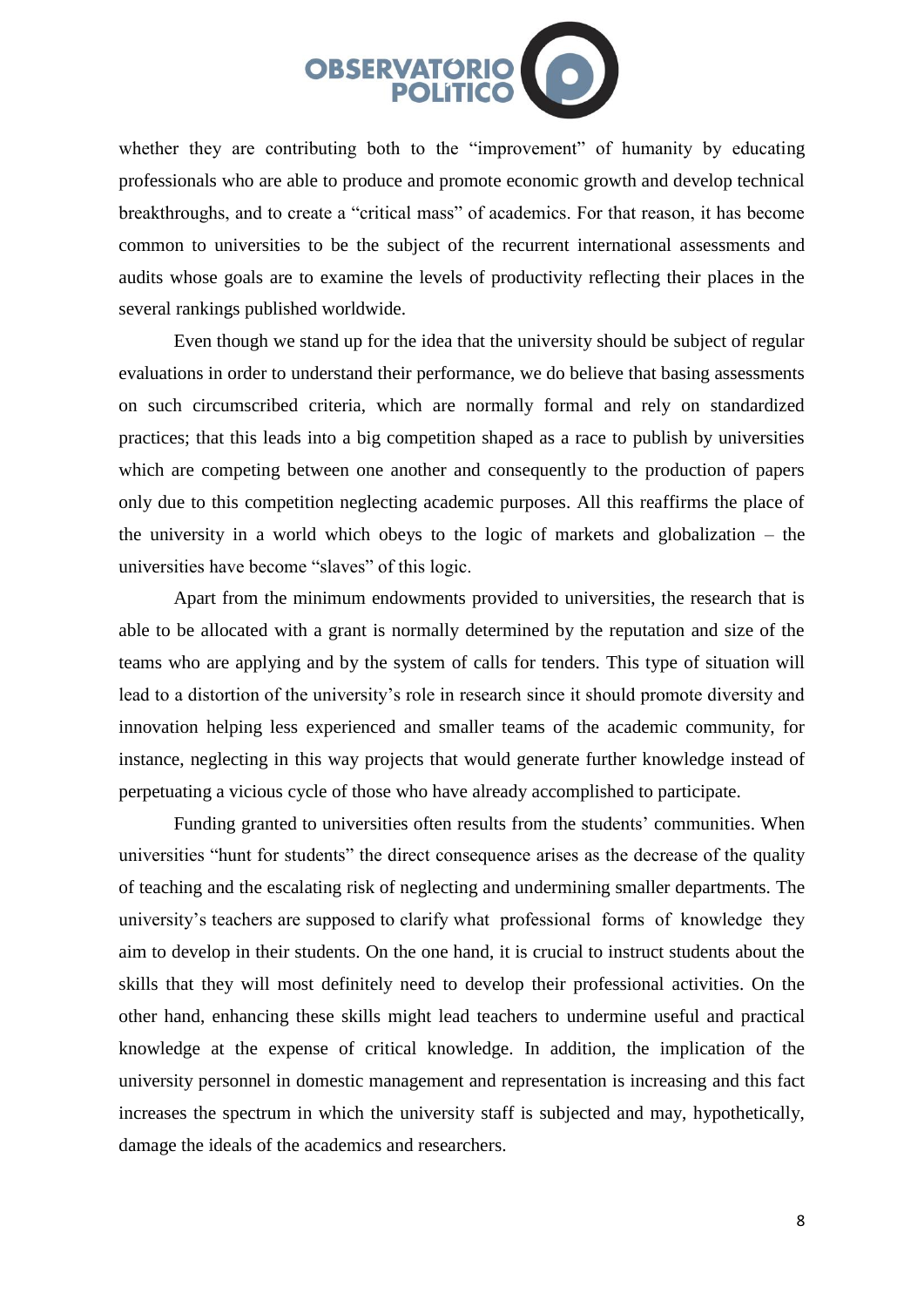

So the question seems to be how to measure "quality" in universities? We can look for three options: i) the survey, made by a few thousand "experts" but which entails a problem since nobody in the world has comprehensive expertise if only about a small number of universities; ii) the citation analysis, made by researchers citing other researchers or, iii) a link analysis, made by huge audiences.

The most acknowledged international rankings use the abovementioned criteria that we shall examine. The *Universitas21* developed a Ranking of National Higher Education Systems Research with the aim of highlighting the importance of creating strong contexts so that higher education institutions can contribute to the economic and cultural development of their countries. This international network of leading research universities in 15 countries includes approximately 833,000 students, 145,000 working staff and has around 2.5 million alumni. This way, Universitas21 has created the ranking as a benchmark for citizens, education institutions and governments. The innovation of this study in relation to normal rankings is that it compares higher education systems instead of higher education institutions.

However, this is not the first exercise of its kind since in 2008 smaller first ranking had been made, where 17 OECD countries were analyzed. The authors at the *Melbourne Institute of Applied Economic and Social Research*, of the University of Melbourne, looked at the most recent data from 48 countries and territories selected across various different measures and selected having into account the list of countries well positioned in the results of research rankings of "National Science Foundation" regarding the study year of 2006/2007.

Their explanation permits to conclude that the range of measures can be grouped under four headings: *resources* (investment by government and private sector), *output* (research and its impact, as well as the production of an educated workforce which meets labor market needs), *connectivity* (international networks and collaboration which protects a system against insularity) and *environment* (government policy and regulation, diversity and participation opportunities). And, population size is accounted for in the calculations. In this case, we could therefore conclude from the first of these items that small countries where the degree of investment in higher education is relative and whose population is minute, can hardly be found in the group of top world universities.

The world-class top universities are, as a consequence, an elite group which is settled by the Top of 500 best ranked institutions in the *Global Ranking of Universities*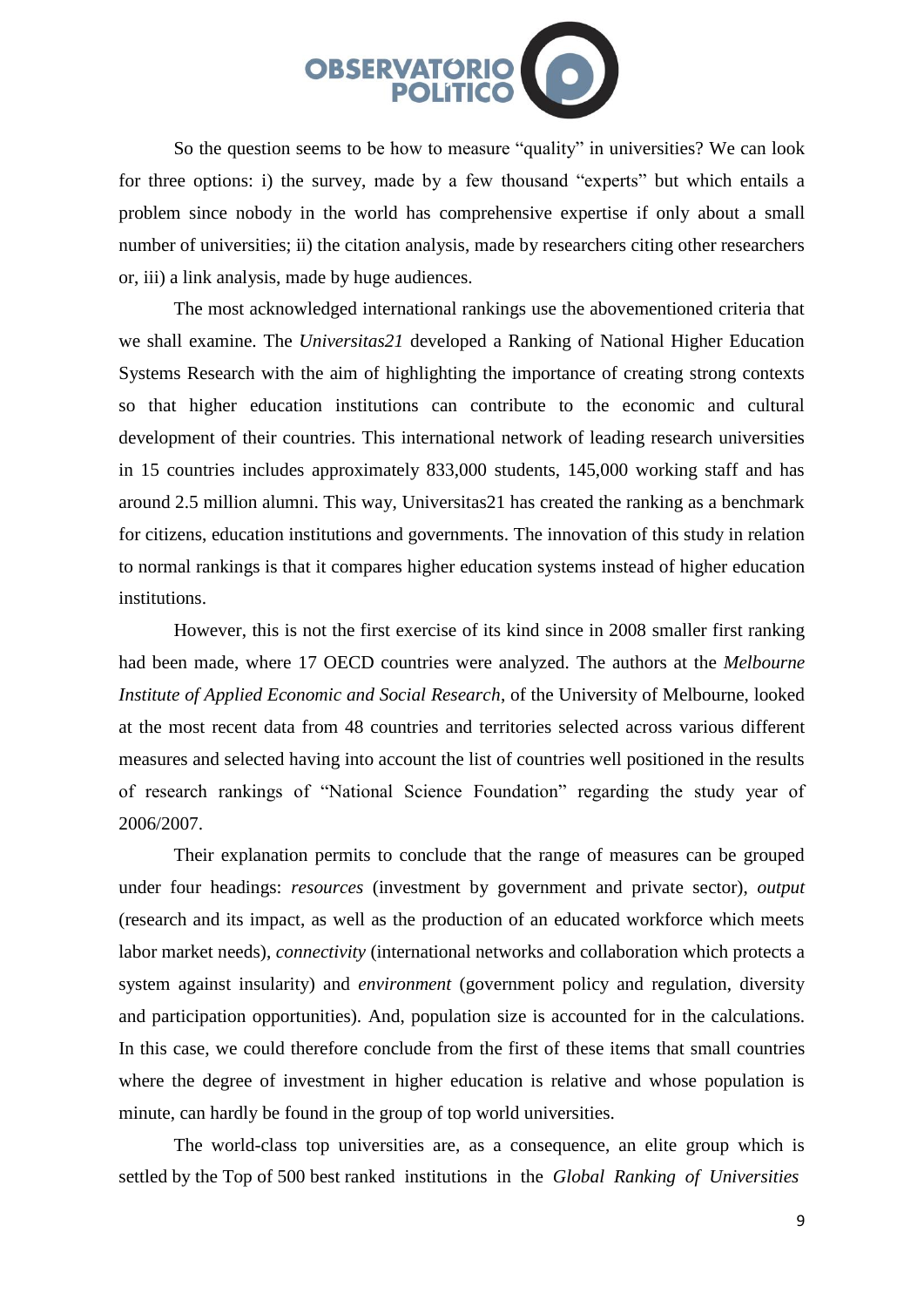

(started by Shanghai Ranking in 2003). Normally, this group of top universities are highly related to the traditional "US research intensive university" model, which analyses the impact that these universities have on national/international policies and how they have been answering to an even more globalized academic market. It is certainly not the best way to compare the universities around the world, since the basic criteria are not identical to all because they include incomparable geographic, political and economic elements.

According to the *Melbourne Institute of Applied Economic and Social*, those rankings only permits to setting up a few prestige universities, mostly focused on quality research (and their publication record), by merging and/or providing extra funding. The only current key variable seems to be the international impact of research results through citations, highly cited scientists, and prizes, such as the Nobel Prize winners.

One can stumble upon several analyses as for instance *The Times Higher Education World University Rankings.* This ranking is based on a survey of around 17500 academics in the world, going through a phase of identification of the sphere of knowledge and knowledge assessment questions in the areas identified. The academics are asked to choose up to 30 institutions of their region which they regard as the best in its area of action. The selection of scholars has as a source two databases (one of Singapore and another of Mardev) as well as a formal invitation to the ones already filled in previous years.

When ranking a university there are five larger categories that are taken into account which are: *Teaching*: worth 30 per cent of the overall score and it is based on the learning environment; *Research:* worth 30 per cent and analyzes the volume, income and reputation; *Citations:* worth 30 percent, the influence of research – based on the study of the number of citations a university research papers get by analyzing about 6 million journal article whose main goal is to reward high-quality instead of high-quantity research.

In the previous year, some came to the conclusion that a couple of extremely highly cited papers would boost the overall score awarded to relatively small universities. Due to that the minimum publication threshold for inclusion has been increased from 50 papers a year, to 200. The final parameters are *Industry income:* innovation (2.5 per cent); and *International outlook:* staff, students and research (7.5 per cent). According to these variables the conclusions are almost identical to the ones from the previous study.

Among the most important world rankings, *Academic Ranking of World Universities* (ARWU) has gained relevance. First published by the *Center for World-Class Universities* and the *Institute of Higher Education of Shanghai Jiao Tong University,*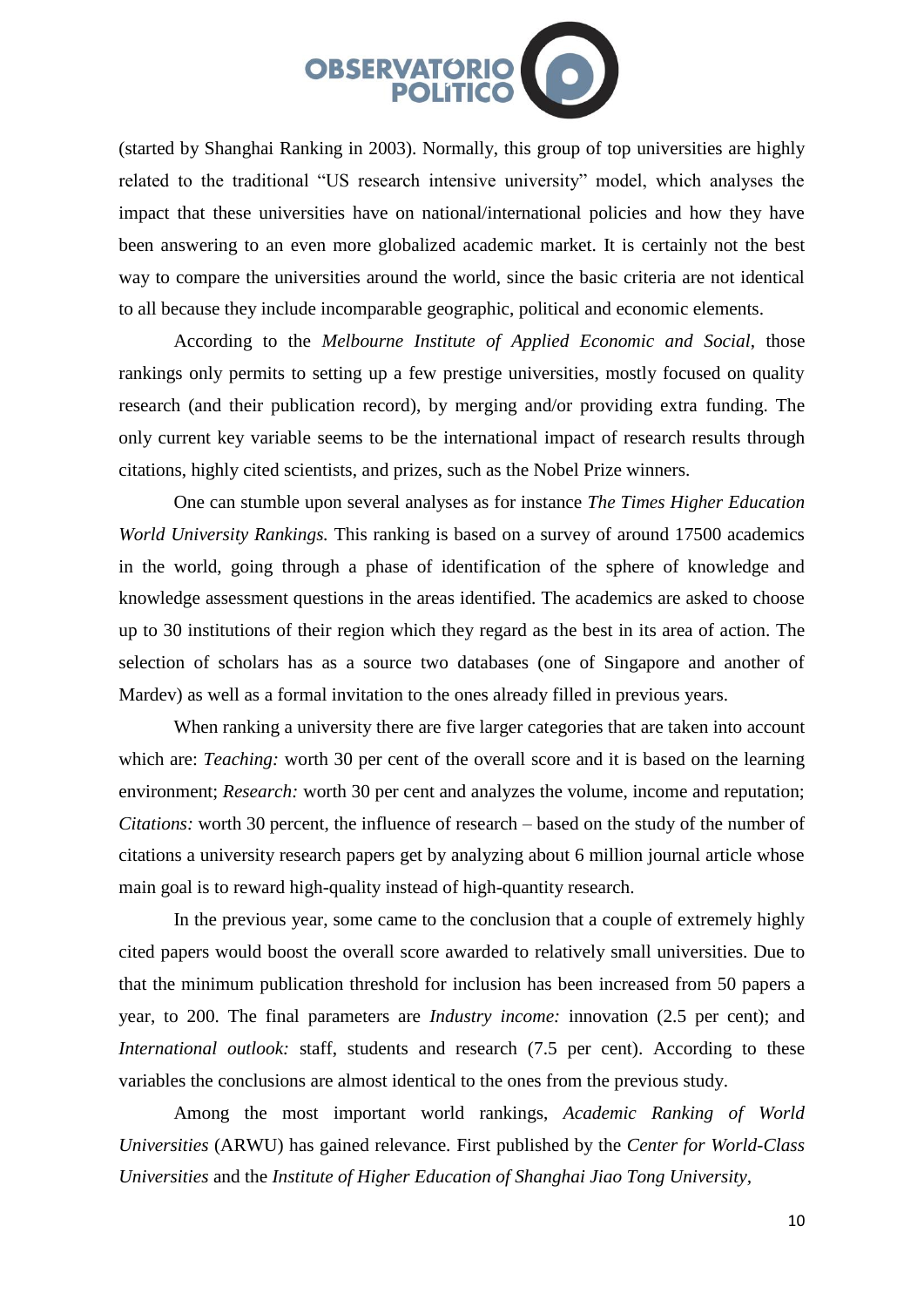

China, in June 2003, the ARWU is updated on an annual basis and also makes use of six main variables to rank universities, such as the number of alumni and staff winning Nobel Prizes and Fields Medals, number of highly cited researchers selected by *Thomson Scientific*, number of articles published in journals of Nature and Science, number of articles indexed in *Science Citation Index - Expanded and Social Sciences Citation Index*, and per capita performance with respect to the size of an institution. Every year, ARWU ranks over 1000 universities and the best 500 get to be published online.

Even though the initial goal of ARWU was to understand the place of Chinese top universities in the world, this study has drawn an attention wave not only from universities but also from governments and public media at a global scale. In 2005, The Economist published a survey on higher education and described ARWU as "the most widely used annual ranking of the world's research universities". Besides this, Burton Bollag, a reporter at Chronicle of Higher Education also wrote that ARWU "is considered the most influential international ranking". Notwithstanding the existence of variations, this ranking though does not allow to change previous conclusions.

Lastly the *QS World University Rankings®*, which is made available annually in September/October, regards currently consider over 2,000 and assesses over 700 universities worldwide and ranks the top 400. There are plans for this work to be broadening not only in terms of the number of institutions scrutinized but also on the detail which is provided to users. This methodology once again relies on six different variables which are put together to build an international ranking of universities: academic reputation from a global survey (40%); the employer reputation from global survey (10%); citations per faculty from SciVerse Scopus (20%), faculty student ratio (20%); proportion of international students (5%) and proportion of international faculty (5%). What changes is the percentage of analysis of each indicator, stressing in this case the weight of internationalization as a measurement vector of excellence.

Different examples will not provide us with better indicators. In the case of the *UK Higher Education Funding Council For England* (HEFCFE) in the Research Excellence Framework, the aim is to maintain the ability of higher education to promote world-leading research by focusing on a wide range of academic disciplines and leading to not only economic growth but also to national well-being and to transmit knowledge to a greater number of people.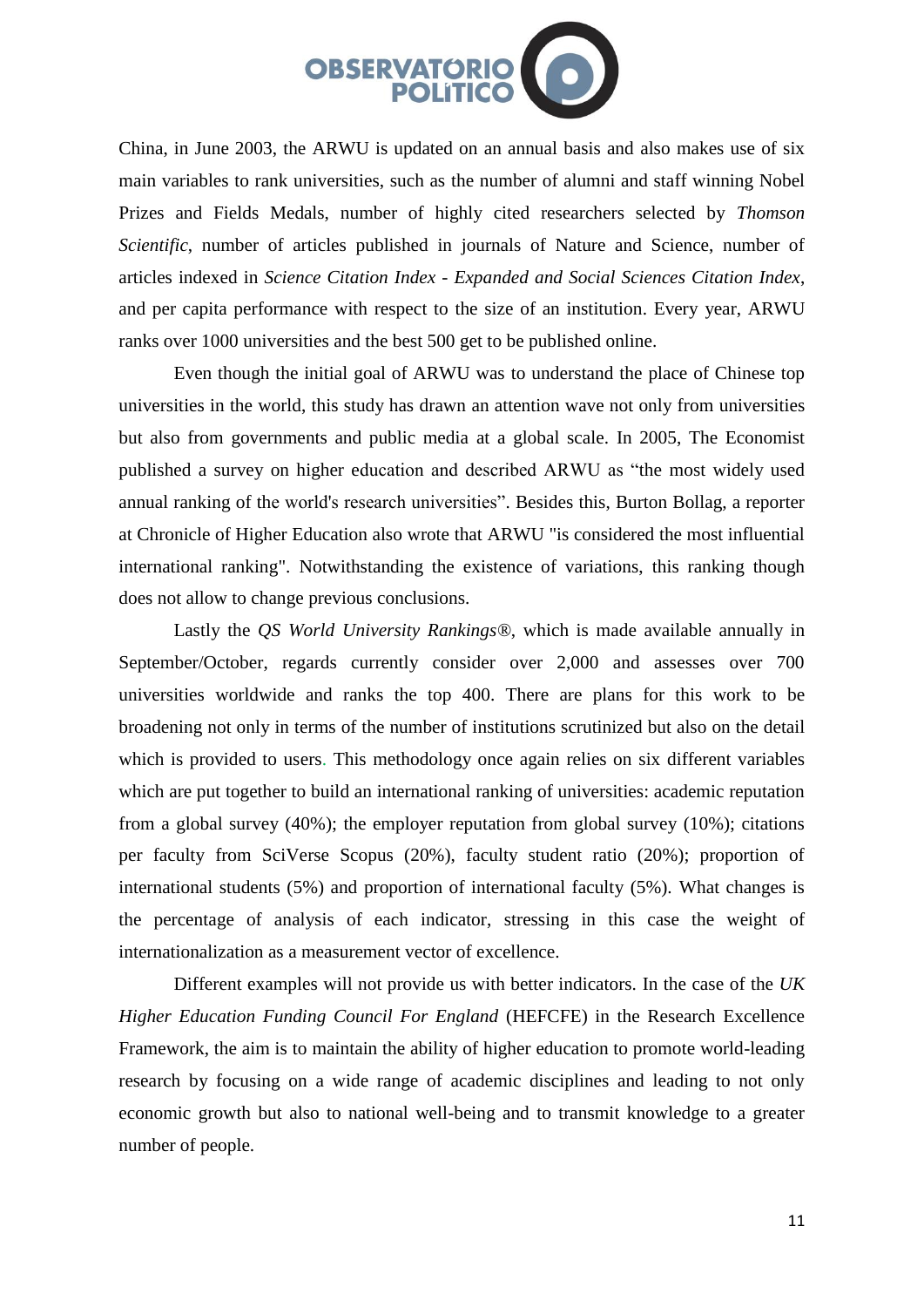

In any case, the rankings base themselves on electronic research platforms such as *Thomson Reuters Web of Knowledge SM* (formerly ISI Web of Knowledge) which is currently considered to be the best research platform, aiding researchers to find, examine and share information regarding social sciences, arts, humanities and sciences. One gets access to literature of great use by resorting to this unified platform that puts together a great variety of content and search parameters, with the greater goal of helping in the production of knowledge.

This private agency is consulted by the ranking of ARWU, Times, QS and Webometrics Ranking of World Universities. This last one measures the previously mentioned Web Impact Factor (WIF). The Webometrics mesure the *Size* (the number of pages recovered from four engines: Google, Yahoo, and Bing Search), the *Visibility* (the total number of unique external links received by a site, according to Yahoo Site Explorer), the *Rich Files* (after evaluation of their relevance to academic and publication activities and considering the volume of the different file formats, the following were selected: Adobe Acrobat (pdf), Adobe PostScript (ps), Microsoft Word (.doc) and Microsoft Powerpoint (ppt), and the *Scholar* (the date is a combination of items published between certain years). These data are extracted using Google, Yahoo and Bing.

On the one hand, the information is a mixture of items published between the years of 2006 and 2012 integrated in Google Scholar and the global output (2004/2008) accessed through Scimago SIR. The unit for analysis is considered to be the institutional domain, therefore merely universities and research centers which have an independent web domain are measured. By taking into consideration the recommendations of UNESCO, the directory of institutions includes not only universities, but different higher education institutions as well. The official release was in 2004 and it is updated every 6 months with data collected in both January and July and published in the following month. On the other hand, the European Science Foundation was responsible for the conception of the classification of journals in the field of social sciences in Europe since the year 2000 with the *European Reference Index for the Humanities*.

We shall now examine in a systematic way the various rankings in the following chart (we also include the ISI Webometrics parameters).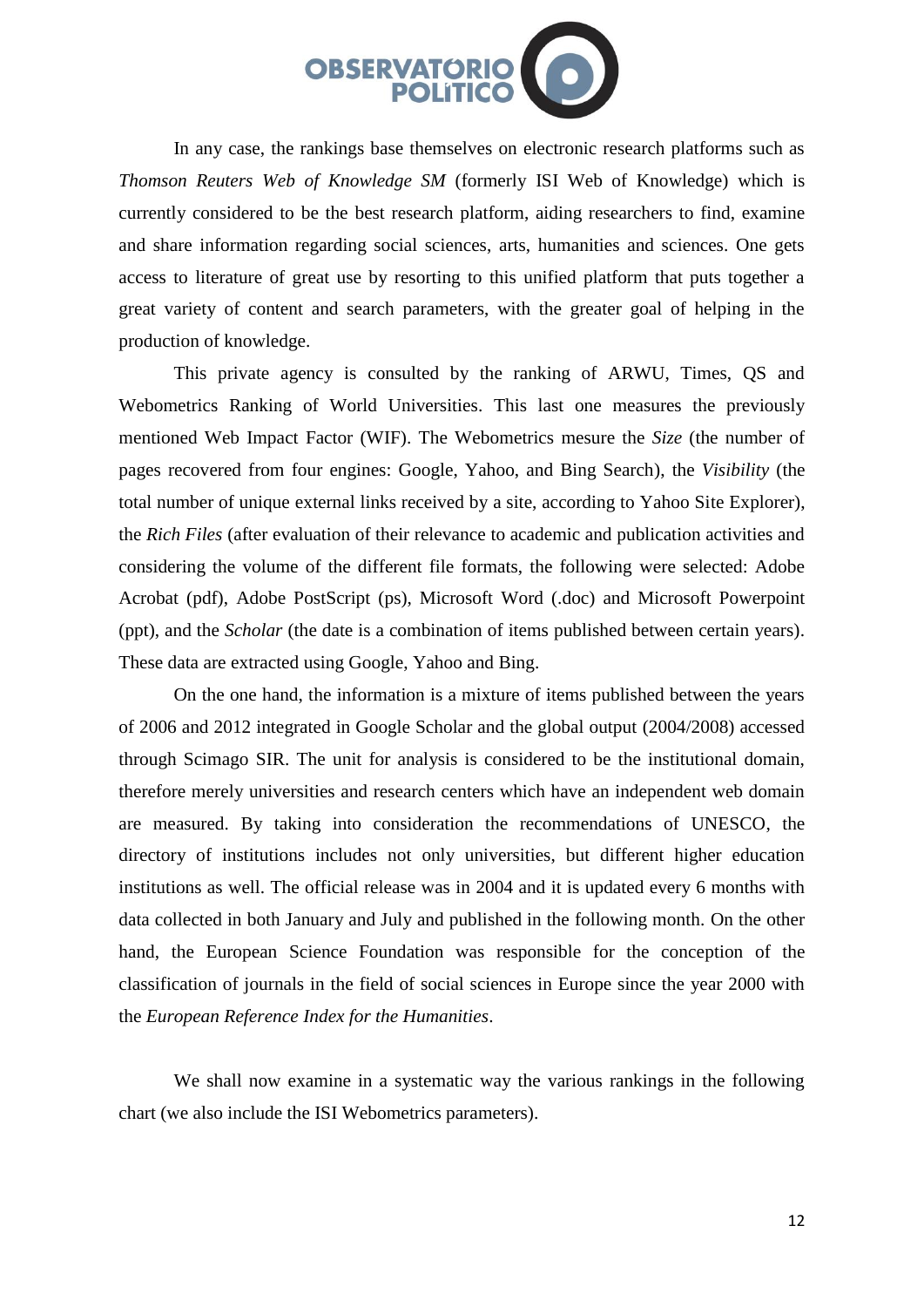

| <b>ARWU</b>                                                                                                                              | <b>The Times</b>                                                                                                                                                    | Universitas21                                                                                                                            | <b>QS</b>                                                                                                                | <b>ISI Webometrics</b>                                                                                                                                                                                                                                                           |
|------------------------------------------------------------------------------------------------------------------------------------------|---------------------------------------------------------------------------------------------------------------------------------------------------------------------|------------------------------------------------------------------------------------------------------------------------------------------|--------------------------------------------------------------------------------------------------------------------------|----------------------------------------------------------------------------------------------------------------------------------------------------------------------------------------------------------------------------------------------------------------------------------|
| (More than 1000)<br>universities are<br>actually ranked by<br><b>ARWU</b> every<br>year and the best<br>500 are published<br>on the web) | (in concert with)<br>the ranking data -<br><b>Thomson Reuters:</b><br>on expert views of<br>17,500<br>experienced<br>academics,<br>collected from<br>137 countries) | (48 countries and<br>territories 20<br>indicators)                                                                                       | (considers)<br>over<br>2,000<br>and<br>evaluates<br>over<br>700 universities in<br>the world, ranking<br>the top $400$ ) | (only universities,<br>research centres<br>and higher<br>education<br>institutions with an<br>independent web<br>domain are<br>considered $+/-$<br>20.000 institutions)<br>$Size-20\%$<br>Number of pages<br>recovered from the<br>engines: Google,<br>Yahoo, and Bing<br>Search |
| Number of staff<br>winning Nobel<br>Prizes and Fields<br>Medals                                                                          | <b>Teaching</b><br>the learning<br>environment<br>(worth 30 per cent<br>of the overall<br>ranking score)                                                            | <b>Resources</b><br>investment by<br>government and<br>private sector                                                                    | 40% - academic<br>reputation                                                                                             |                                                                                                                                                                                                                                                                                  |
| Number of alumni<br>winning Nobel<br>Prizes and Fields<br>Medals                                                                         | <b>Research</b><br>Includes volume,<br>income<br>and<br>reputation (worth<br>30 per cent)                                                                           | Output<br>research and<br>its<br>the<br>impact,<br>production of an<br>educated<br>workforce<br>which<br>labour<br>meets<br>market needs | 10% - employer<br>reputation Ratio                                                                                       | Visibility $-50\%$<br>number of unique<br>links<br>external<br>received<br>(inlinks)<br>by a site, according<br>Yahoo<br>Site<br>$\mathbf{t}$<br>Explorer                                                                                                                        |
| Number of highly<br>cited researchers<br>selected<br>by<br>Thomson<br>Scientific                                                         | <b>Citations</b><br>research influence<br>(worth)<br>30<br>per<br>cent)                                                                                             | Connectivity<br>international<br>networks<br>and<br>collaboration<br>which protects a<br>system<br>against<br>insularity                 | 20%<br>citations<br>per<br>faculty                                                                                       | Rich Files $-15%$<br>Adobe<br>Acrobat<br>Adobe<br>(.pdf),<br>$(ps)$ ,<br>postscript<br>Microsoft<br>Word<br>(doc),<br>Microsoft<br>Powerpoint (.ppt)                                                                                                                             |
| Number<br>of<br>articles published<br>journals<br>of<br>in<br>Nature<br>and<br>Science                                                   | <b>Industry income</b><br>innovation (worth<br>2.5 per cent)                                                                                                        | <b>Environment</b><br>government<br>policy<br>and<br>regulation,<br>diversity<br>and<br>participation<br>opportunities                   | 20%<br>faculty<br>student                                                                                                | Scholar $-15%$<br>published<br>items<br>between 2006 and<br>2010 included in<br>Google Scholar and<br>the global output<br>$(2004 - 2008)$                                                                                                                                       |
| Number<br>of<br>articles indexed in<br>Science Citation<br>Index - Expanded<br>Social<br>and<br>Sciences Citation<br>Index               | <b>International</b><br>outlook<br>staff, students and<br>research<br>(worth<br>7.5 per cent)                                                                       |                                                                                                                                          | 5% - Proportion<br>of<br>international<br>students                                                                       |                                                                                                                                                                                                                                                                                  |
| capita<br>Per<br>performance with<br>respect to the size<br>of an institution                                                            |                                                                                                                                                                     |                                                                                                                                          | 5%<br>Proportion<br>$\blacksquare$<br>international<br>of<br>faculty                                                     |                                                                                                                                                                                                                                                                                  |

Source: Sarmento, Vargas & Duque, 2012.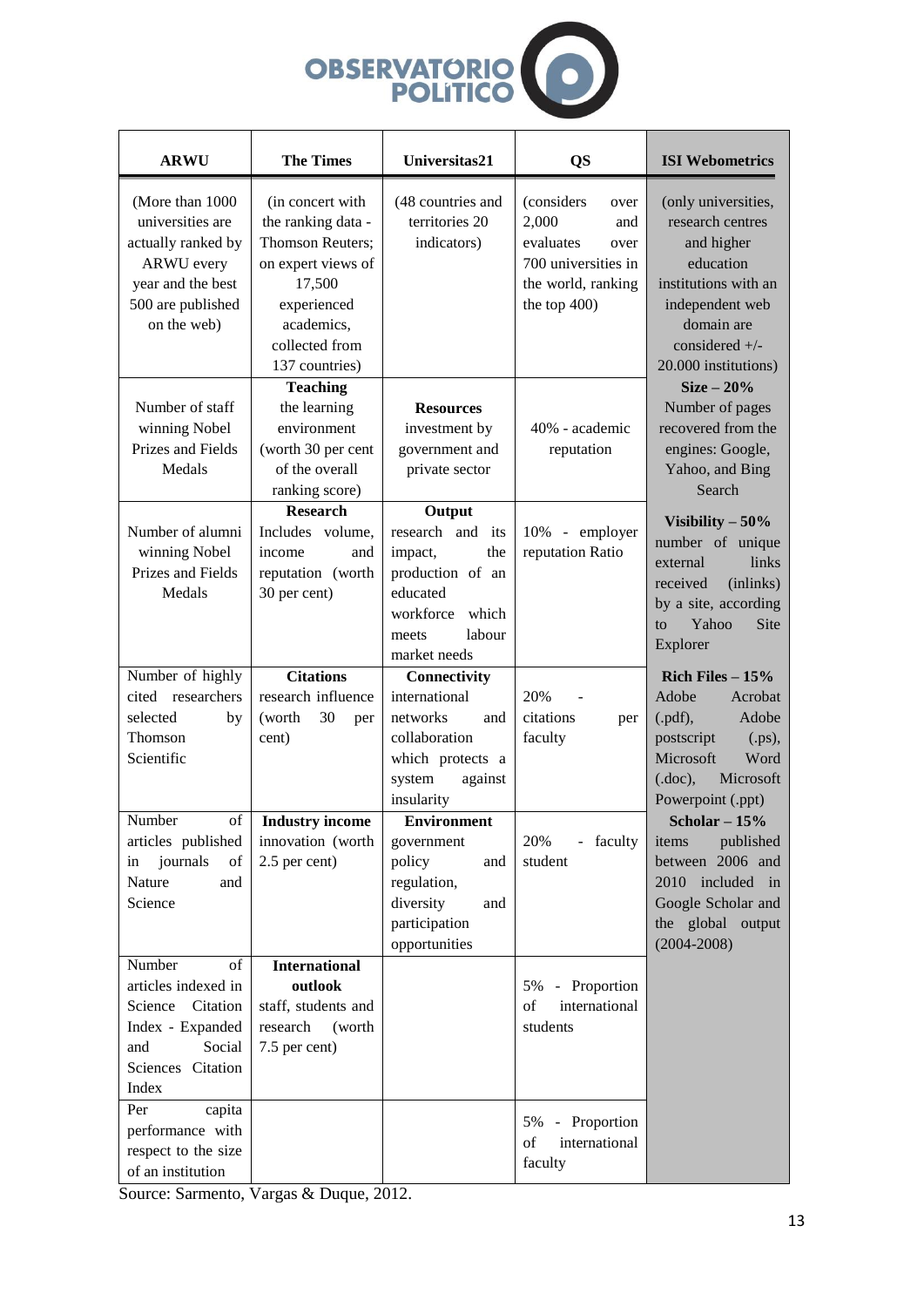

Facing this scenario, and as a result of it, those responsible for universities, research centers and institutes of higher education have implemented strong measures in the institutions to develop the parameters and indicators to allow the rise of institutions in the international rankings.

Taking into account that in most cases, the not classified or poorly classified institutions in the rankings don't have the structural ability to change the parameters of geographical and economic size, number of students or conditions for supporting research, having also no means of measuring external impacts of its activity in the field and on innovation, have accentuated the pressure on internationalization, the hunt for a bigger number of students and the policy of institutional citations as a means for positioning themselves in a more immediate and rapid way.

So, the pressure on teachers to publish articles under Thomson Reuters Web of Knowledge SM patterns has reached the point of being ' awarded ' with the replacement of the teaching activity, among other phenomena of teaching downgrading.

The universities' main public widened blindly and teachers pedagogically most reputable are often deprived or deprecated. Competitiveness has created new selection mechanisms and the ultra-competitive approach has distorted the goals. As we stated before, these same goals apparently favour the creation of evaluation mechanisms and their privatization by important multinational corporations capable of shifting the sense of the reform currently taking place in higher education. Finally the performance criteria earn its greater accuracy in time or speed in which universities form their students, produce knowledge or innovation.

However, the pedagogy has specific qualities that are radically strange to the concept of time, which is independent on the excellence of bureaucratic management and accounting management. The *value* of teaching and learning is a complex framework of *obligation* to *ethical practices* that do not overlap with the transmission of scientific knowledge.

Though, much of the current hype in relation to higher education has to do with simple contradiction between the time required to teach and the business logic that privileges the efficient transmission of information.

Instead of autonomy, independence, traditionally attributed to the act of teaching and its consequences, pedagogy can be a relationship, a *network of obligations*, that doesn't